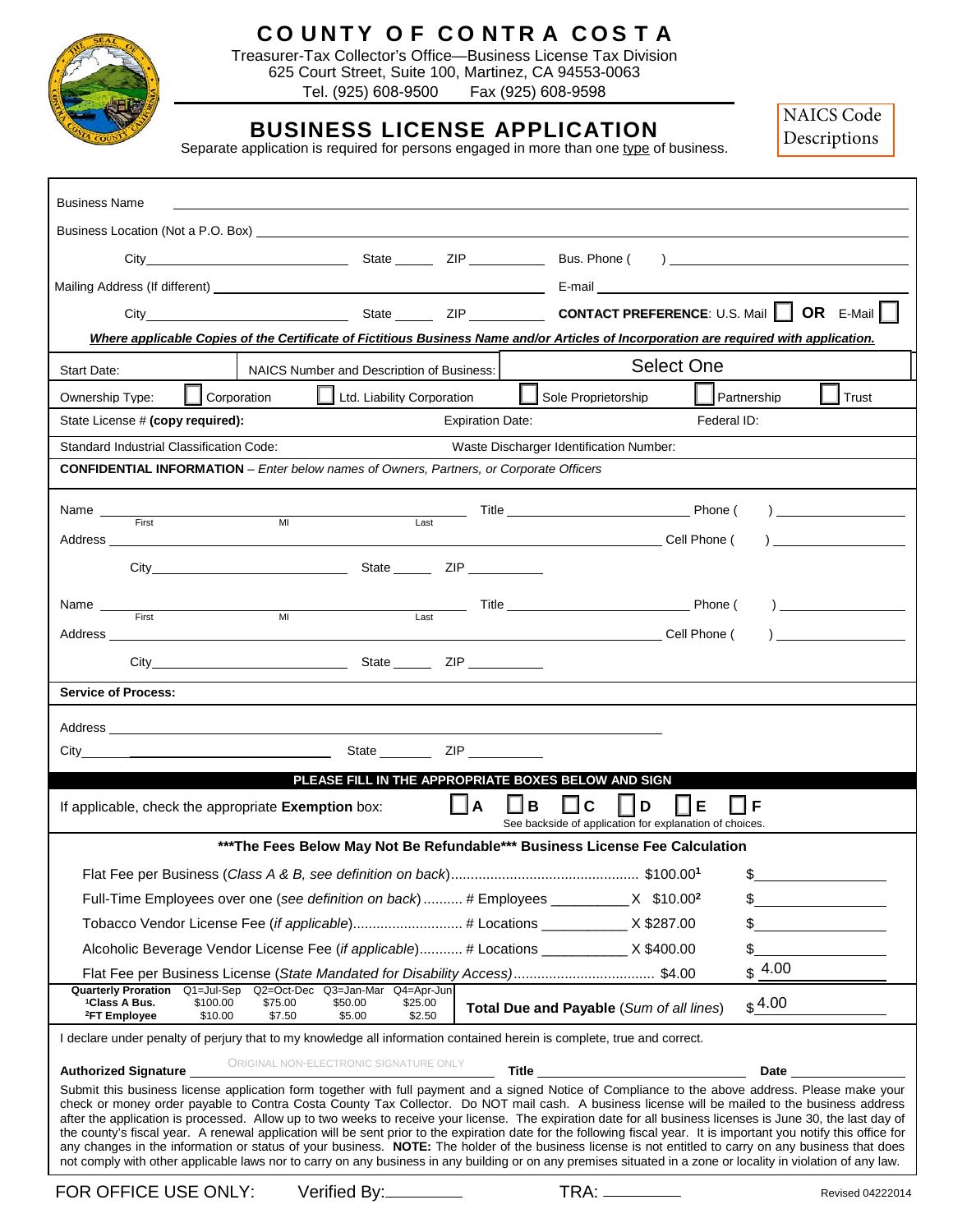# **Article 64-14.402 Definition & License Requirements**

**BUSINESS**: Includes all activities engaged in or caused to be engaged in within the unincorporated area of the County with the objective of gain, benefit or advantage, whether direct or indirect, to the taxpayer or to others, but does not include the services rendered by an employee to his or her employer or a casual or isolated transaction.

**AMUSEMENT AND ITINERANT BUSINESSES**: Includes only those businesses which are (1) not operated or carried on regularly throughout the year in the unincorporated area of the County, such as circuses, carnivals, and other exhibitions or entertainment on an occasional basis and not otherwise licensed and (2) involve the operation of a temporary place of sale, and itinerant vendors, peddlers, hawkers and solicitors.

**EMPLOYEE** means every person engaged in the operation or conduct of any business whether as an owner, any member of owner's family, partner, associate, agent, manager or solicitor, and any and all other persons engaged in such business. In addition, an "employee" means any person who works for or receives a salary for work in the unincorporated area of the county, from which Federal Withholding tax or Federal Insurance Contribution Act (FICA) funds have been withheld.

FULL TIME EQUIVALENT EMPLOYEE: Shall be calculated by ascertaining the total number of hours of service including vacation, or other paid leave, performed by all employees of applicant within the unincorporated area of the County during the previous year ending on December  $31<sup>st</sup>$  and dividing the total number of hours of service thus obtained by the number of hours of service constituting a year's work of one full-time employee according to the custom of laws governing such employment. In the absence of other such standards, 1800 hours of service per year shall constitute one full-time employee. *Example: If you have 10 employees who worked a total of 10,000 hours during the year, you will declare 6 full-time equivalent employees (10,000 hours divided by 1800 hour standard = 5.55 or 6 rounded up)*.

**EXEMPTIONS**: Exemptions must be requested and **acceptable annual proof must be presented** to the Tax Collector that shows the business meets one or more of the following criteria:

- A. Non-profit organizations as defined in Section 501 (c)(1), (2) or (3) of the Internal Revenue Code, as it currently exists or is hereafter amended.
- B. Business exempt from local taxation by virtue of the Constitution or applicable statutes of the United States or the State of California.
- C. Businesses with (proof of) annual gross receipts less than \$20,000 per year.
- D. Businesses which rent or lease to others no more than 4 residential dwelling units.
- E. Any public utility which pays a franchise tax to the County based on gross receipts. The exemption applies only to the businesses conducted under the franchise agreement.
- F. Every peddler, solicitor or person entitled to exemption from the payment of any license provided for in this chapter upon the ground that such license casts an unreasonable burden upon his/her right to engage in commerce with foreign nations or among the several states, or conflicts with the regulations of the United States Congress respecting interstate commerce.
- G. Businesses engaged in growing livestock, poultry or agricultural products for sale or disposal by the growers themselves.

#### **ANNUAL LICENSE**:

- A. All licenses issued, except daily licenses, and the first license issued to a new business, shall be issued and due for renewal effective July 1<sup>st</sup> and shall expire on the subsequent June 30<sup>th</sup>.
- B. Except for Contractors, new businesses shall have fees pro-rated to the beginning of the quarter in which the business is established and the license will expire June 30<sup>th</sup>.
- C. All daily license fees are due in advance by the day prior to the start of the business activity for which the license is necessary.

### **Article 64-14.8 Fees and Penalties**

**CLASS A**: All businesses not defined as amusements or itinerant businesses. Flat Fee \$100 per business entity. Flat Fee \$4.00 per business entity. (State Mandated for Disability Access pursuant to Government Code Section 4467) Plus \$10 per full-time equivalent employee over one. Please see above definition of EMPLOYEE.

**CLASS B**: Amusements and itinerant businesses.

- Flat Fee \$100 per day
- Flat Fee<br>Other Fees \$4.00 per business entity. (State Mandated for Disability Access pursuant to Government Code Section 4467) Lost License/Duplicate License \$10
- Return Check Fee \$85

**PENALTIES AND INTEREST**: If a business license tax remains unpaid, the Tax Collector shall:

- A. Impose twenty-five percent (25%) penalty for an annual license tax which is not paid within 30 days of the due date;
- B. Impose twenty-five percent (25%) penalty for a daily license tax which is not paid by the close of the day when it was due; and
- C. In addition to the penalties imposed, any person who fails to pay any license fee within 30 days of the due date shall pay interest at the rate of one and one-half percent (1½%) per month or fraction thereof on the amount of the fee and penalties from the day on which the license fee is delinquent, until paid.

## **Government Code Section 4467**

4467. (a) On and after January 1, 2018, and until December 31, 2023, any applicant for a local business license or equivalent instrument or permit, and from any applicant for the renewal of a business license or equivalent instrument or permit, shall pay an additional fee of one dollar (\$4) for that license, instrument, or permit, which shall be collected by the city, county, or city and county that issued the license, instrument, or permit.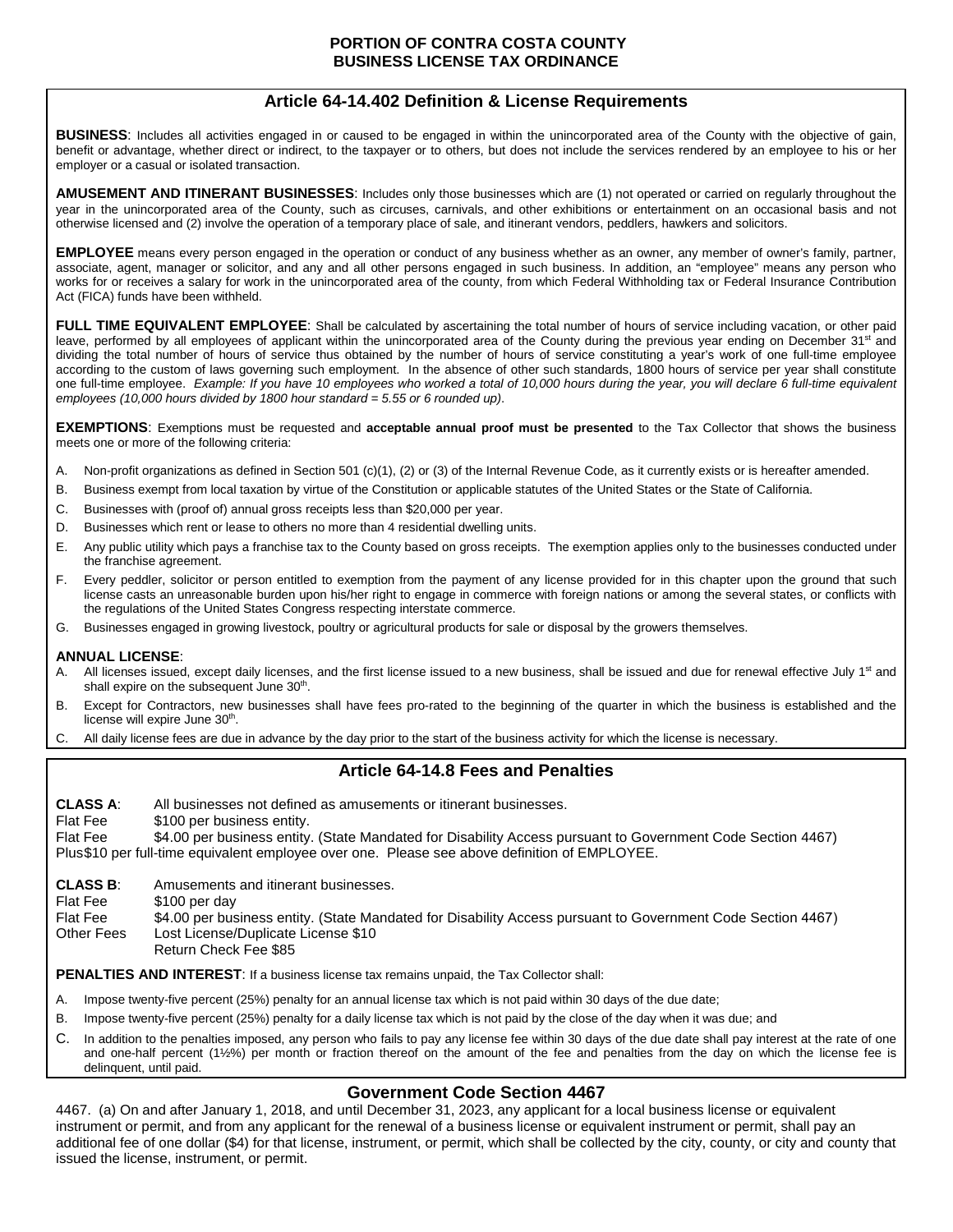**Treasurer-Tax Collector's**  625 Court Street Finance Building, Room 100 P. O. Box 631 Martinez, California 94553-0063 TEL (925) 608-9500 FAX (925) 608-9598



**Russell V. Watts** County Treasurer-Tax Collector

**Lulis Lopez**  Assistant Tax Collector

**Danielle Goodbar** Tax Operations Supervisor

TO ALL BUSINESS LICENSE APPLICANTS

# IMPORTANT NOTICE OF COMPLIANCE

*"The payment of a license tax required by the provisions of this chapter, and its acceptance by the county, and the issuance of a business license to any person, shall not entitle the holder thereof to carry on any business unless he/she has complied with all of the requirements of this chapter and all other applicable laws, nor to carry on any business in any building or on any premises designated in such license in the event that such building or premises are situated in a zone or locality in which the conduct of such business is in violation of any law.*" *(County Ordinance 91-35, Section 1)*

*"Before a business license is issued, any business newly located or relocated in the unincorporated area of the county, or any business that has changed or modified its type of business, shall obtain written verification from the Department of Conservation and Development confirming that the proposed business is consistent with all applicable zoning requirements. The issuance of a business license under this chapter does not constitute zoning approval and does not relieve anyone from the obligation to obtain all other permits or licenses required by this code and state law." (County Ordinance 20-3, Section 3)* 

# **Failure to receive required approval from the appropriate departments below may deem your Business License void, non-refundable and the business owner subject to penalty in accordance with County Ordinance(s).**

*Home Occupation, Zoning, Alcohol*  **Dept. of Conservation and Development** . (925) 674-7200 30 Muir Road, Martinez 94553 http://www.cccounty.us/4474/Application-and-Permit-**Center** 

*Barber and Cosmetologist Professional Licensing*  **Board of Barbering & Cosmetology** ........(800) 952-5210 2420 Del Paso Road Suite 100, Sacramento 95834 www.barbercosmo.ca.gov

*Massage Practitioner & Therapist Certification* **California Massage Therapy Council**......(916) 669-5336 1 Capitol Mall, #320, Sacramento 95814 www.camtc.org

*Seller's Permit*  **California Board of Equalization**.............(510) 622-4100 1515 Clay St. #303, Oakland 94612 www.boe.ca.gov/

*Filed Complaints Against Businesses* **Better Business Bureau** (510) 238-1000 510 16th St., Oakland 94612 www.bbbgoldengate.org

## *Child Care Provider Training and Development*

**Child Care Council, Contra Costa**...........(925) 676-5437 1035 Detroit Avenue, Suite 240, Concord 94518 www.cocokids.org

*Fictitious Business Name Statement Clerk-Recorder's Office…………………………(925) 335-7900 555 Escobar Street, Martinez 94553 www.co.contra-costa.ca.us/depart/elect/clerk/index.html*

### *State Contractor's License*

**Contractors State License Board**................ (800) 321-2752 P.O. Box 26000, Sacramento, CA 95826 www.cslb.ca.gov/

#### *Solicitors and Peddlers Registration*

**Sheriff's Office** ............................................. (925) 335-1571 www.cocosheriff.org/

#### *Corporations, Companies, Partnerships*  **Secretary of State**.............................................(916) 657-5448

www.sos.ca.gov/

*Tobacco Prevention Project*  **Health Services Department**............................(925) 313-6214

## *Child and Adult Care Licenses*

**Community Care Licensing** ................... (510) 622-26021515 Clay St., Oakland 94612 www.ccld.ca.gov

*Business Property Tax and Change of Ownership* **County Assessor's Office**................................ (925) 313-7600 www.co.contra-costa.ca.us/depart/assr/assr.htm